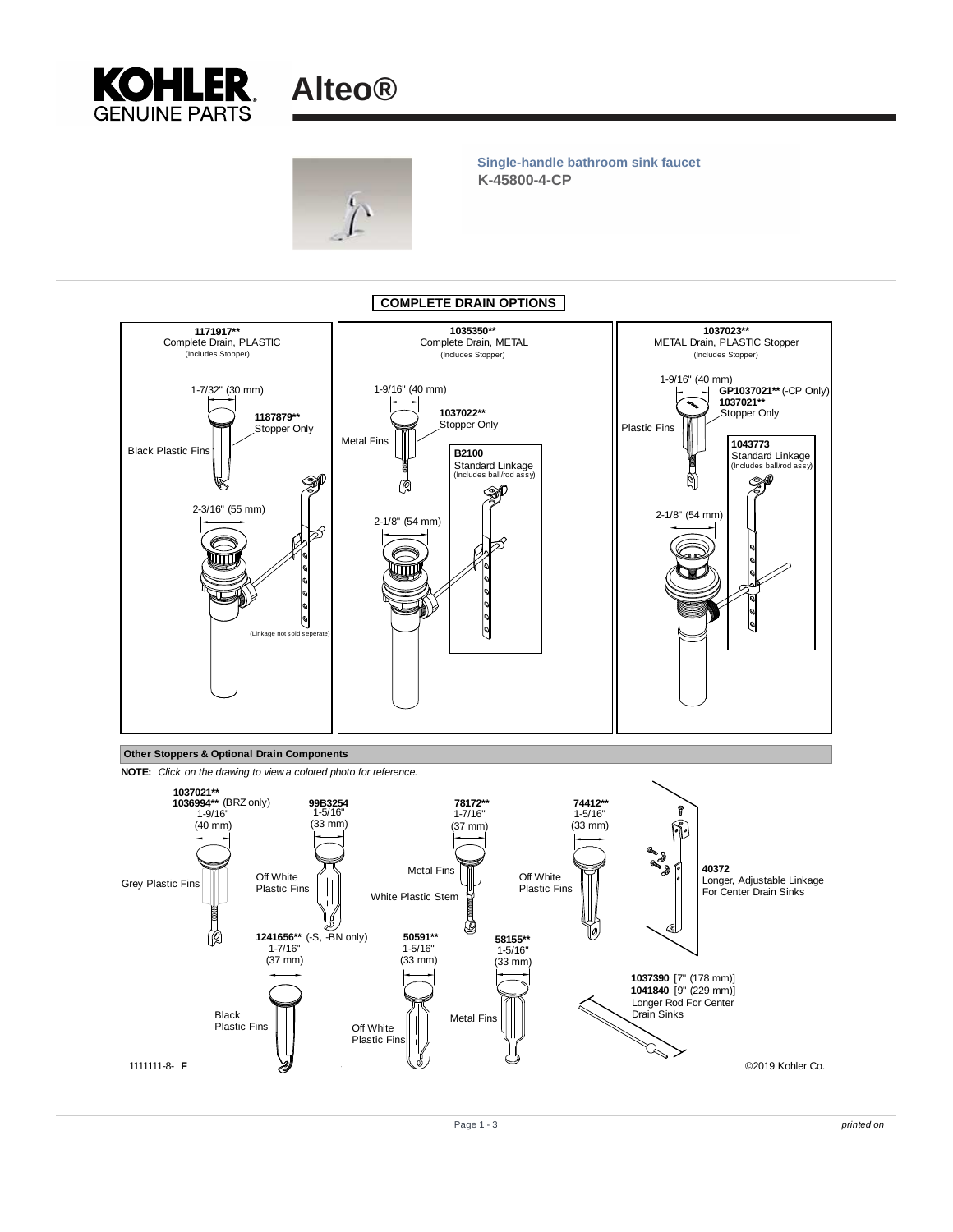



1412050-8- **B** ©2020 Kohler Co.